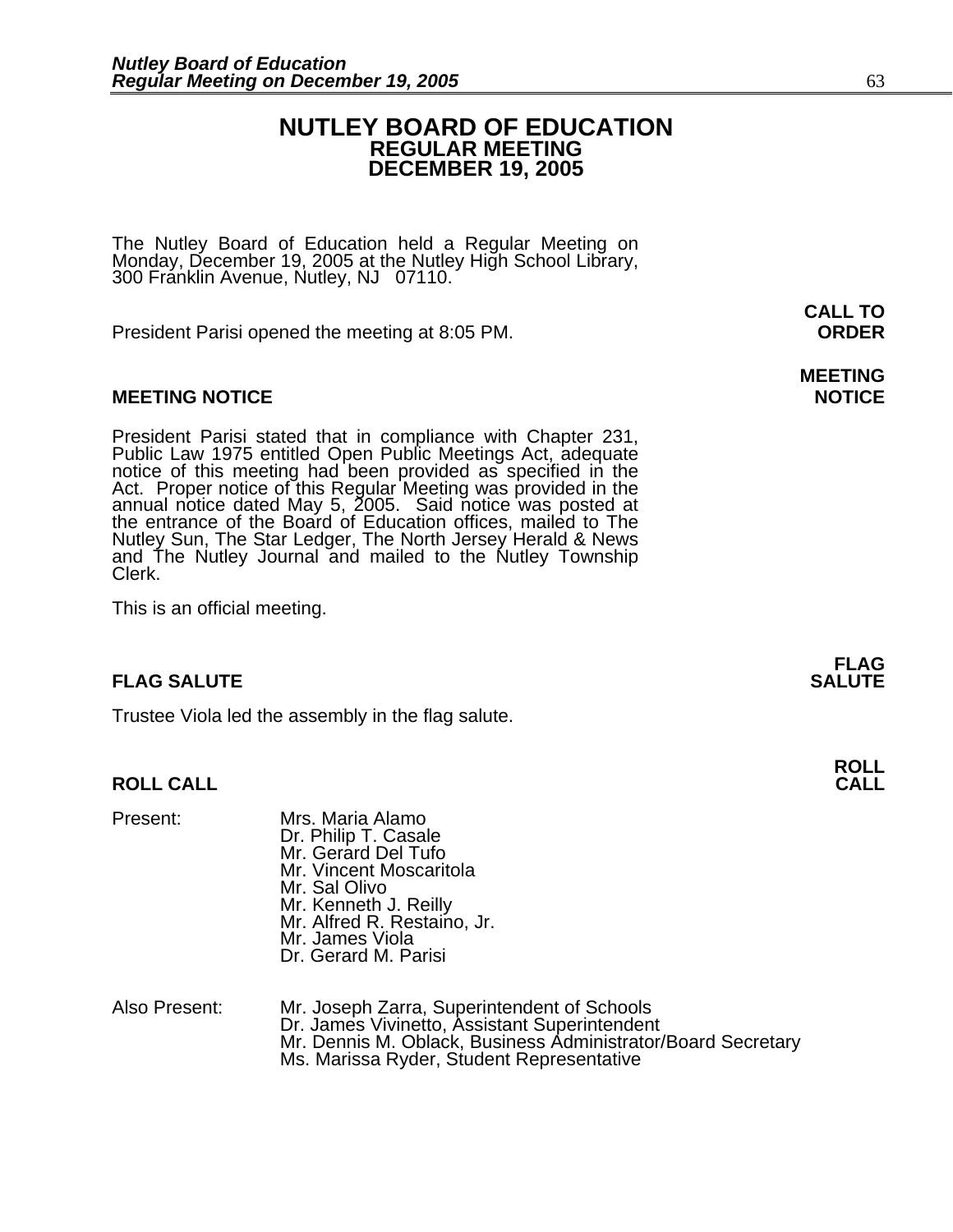### **APPROVAL OF MINUTES APPROVE**

BE IT RESOLVED that the Board of Education approves the following minutes:

 November 21, 2005 – Regular Meeting November 21, 2005 – Conference Meeting November 9, 2005 – Special Meeting

November 7, 2005 – Conference/Special Meeting<br>Trustee Alamo moved, Trustee Olivo seconded, and the Board approved by voice vote a motion to approve the minutes.

#### **CORRESPONDENCE CORRESPONDENCE**

Board Secretary Oblack read, and the trustees acknowledged, the following items of correspondence:

Two letters, one from the NJSBA and the other from Acting Governor Cody thanking the Nutley Board of Education for the resolution supporting the passage of ACR-99/SCR-20 and ACR-218.

#### **SUPERINTENDENT'S REPORT SUPT'S REPORT A**

Superintendent Zarra presented the Superintendent's Report dated December 19, 2005, Schedule A, which is appended to the minutes of this meeting, and briefly summarized its contents.

#### **BOARD SECRETARY'S REPORT**

Board Secretary Oblack discussed Board Secretary Resolution<br>8 – Nutley Business People for the Advancement of Technology in Education (NBATE) and Board Secretary<br>Resolution 12 – Approval of Corrective Action Plan – Fiscal Audit of No Child Left Behind Title l Grant.

Board Secretary Oblack introduced Mr. Joseph Maurillo, IMAC Insurance Management & Consulting, who introduced Mr. Thomas Ucko, Director of Consulting Services a presentation on the results of a claims history investigation for the Board and suggested a way to save the Board \$491,000 for their health benefits. Mr. Richard Respoli of Horizon Blue Cross Blue Shield of New Jersey was also present to answer questions from the Board.

A Board discussion ensued regarding the presentation.

#### **BOARD SECRETARY'S**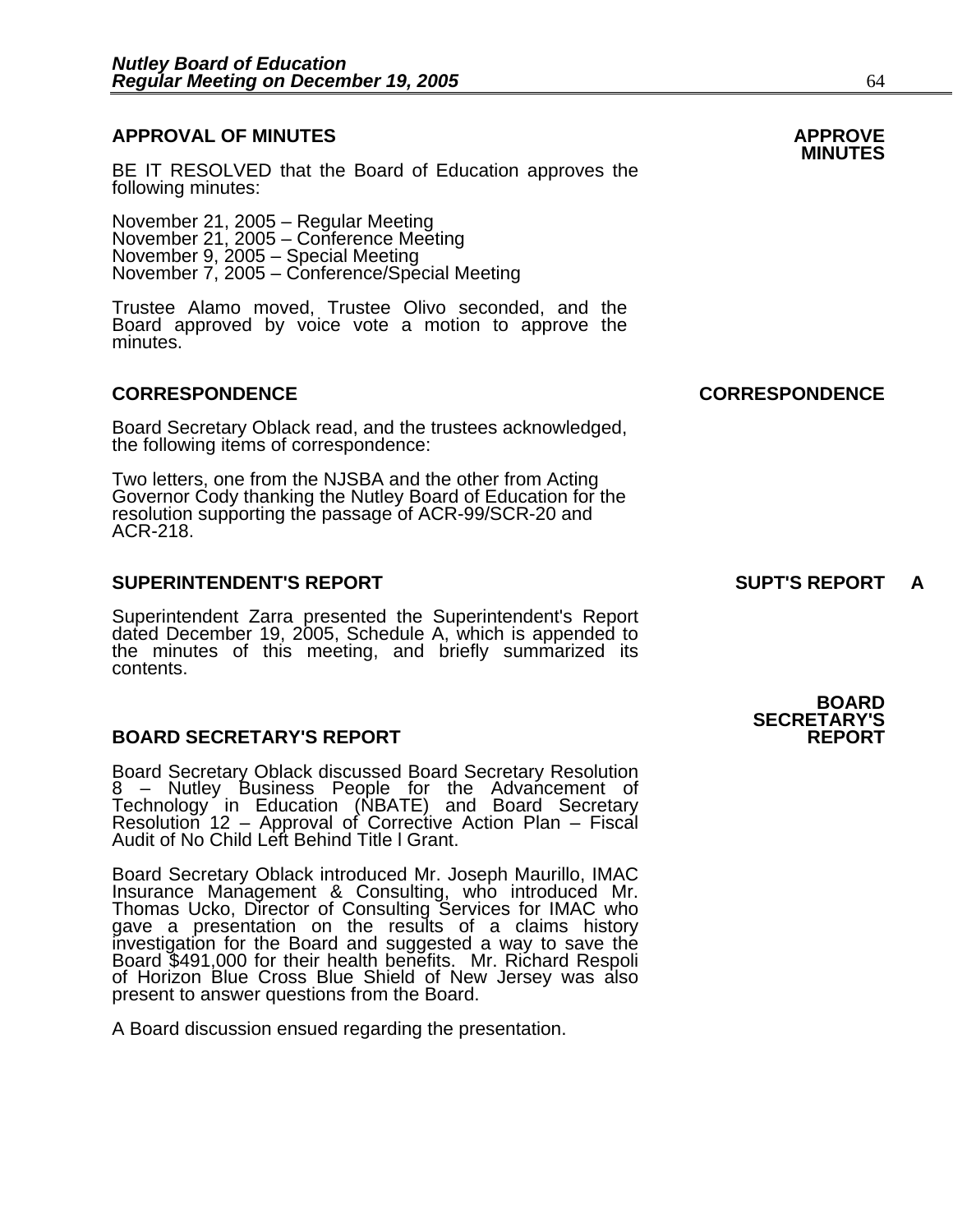#### **COMMITTEE REPORTS REPORTS**

| <b>Trustee Del Tufo</b>                      | - Negotiations Committee<br>Facilities Committee<br><b>Oval Committee</b> |
|----------------------------------------------|---------------------------------------------------------------------------|
| <b>Trustee Reilly</b>                        | - Policy Committee                                                        |
| <b>Trustee Olivo</b><br><b>Trustee Alamo</b> | - Alternate Funding Committee                                             |

### **HEARING OF CITIZENS (Resolutions Only) HEARING OF CITIZENS**

Several residents asked questions regarding the bill list.

Resident Terry Quirk, representative for the Nutley Parent Advocacy Network, questioned the Board policy regarding alternate route.

Resident Barbara Calluori asked questions about the Administration of Medicine Policy being voted on tonight.

#### **SUPERINTENDENT'S RESOLUTIONS SUPT'S**

Trustee Moscaritola moved, Trustee Viola seconded, a motion that the Board approves the Superintendent's Resolutions numbers 1 through 12 as listed below.

Trustee Casale had questions regarding Resoltuion 10 – Approval of Superintendent's Goal for the 2005-06 School Year. A discussion ensued.

After a discussion, Trustee Moscaritola withdrew his motion to approve Superintendent's Resolutions number 1 through 12 as listed below and Trustee Viola seconded.

Trustee Moscaritola moved, Trustee Viola seconded, a motion numbers 1 through 9 and 11 through 12, excluding Resolution<br>10.

The Superintendent's Resolutions 1 through 9 and 11 through 12, excluding Resolution 10, were approved by roll call vote with the following exception:

1. Trustee Olivo abstained on Resolution 8 – Extra Compensation.

### **RESOLUTIONS**

### **COMMITTEE**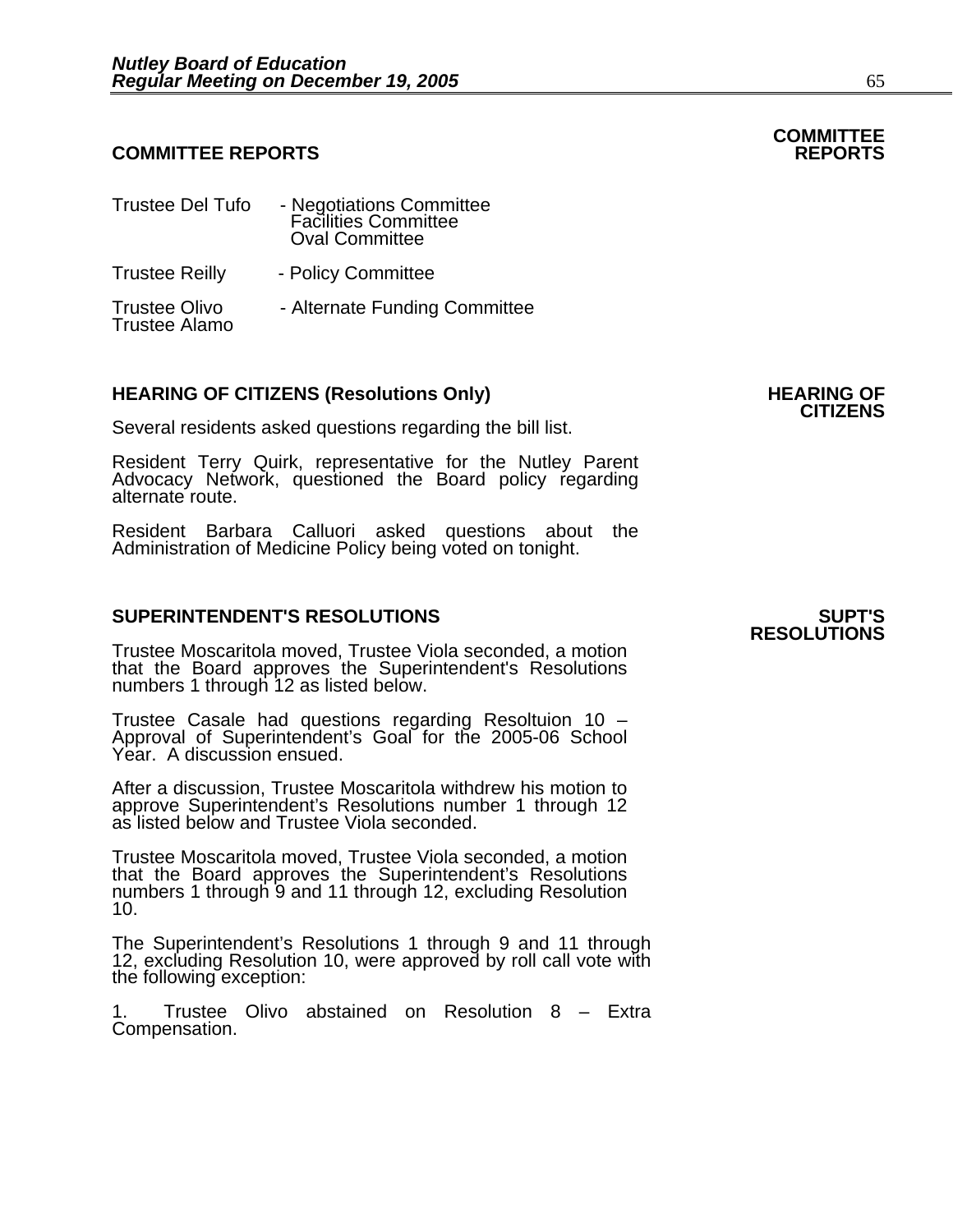#### **1. RESIGNATIONS – Athletics**

BE IT RESOLVED that the Board of Education approves the resignation of Mr. Kent Bania as Assistant Lacrosse Coach effective November 22, 2005.

#### 2. **RESCIND APPOINTMENT - BOE Extended Day Program**

BE IT RESOLVED that the Board of Education approves the rescinding of the resolution approved at the October 17, 2005 Board Meeting appointing Mary Fran Murphy as part-time nurse for the 2005-06 school year.

#### **AMEND**  3. **AMENDING RESOLUTION – Leave of Absence – Teacher LEAVE**

BE IT RESOLVED that the Board of Education approves the amending of the resolution, approved at the September 26, 2005 Board Meeting, to reflect a change in return date for Mrs. Sarah Misner to February 27, 2006.

#### 4. **LEAVE OF ABSENCE – Teacher TEACHER**

BE IT RESOLVED that the Board of Education approves a<br>return date of December 22, 2005 from disability for Mrs.<br>Jacqueline McAloon and a childrearing leave of absence effective January 3, 2006 through January 31, 2006.

#### 5. **APPOINTMENT – Volunteer Coach VOLUNTEER COACH**

BE IT RESOLVED that the Board of Education approves the appointment of Mrs. Cheryl Kozyra for the position of Volunteer Fencing Coach for the 2005-06 school year.

#### 6. **APPOINTMENTS – Teacher Substitutes TEACHER SUBS**

BE IT RESOLVED that the Board of Education approves the appointments of the teacher substitutes listed on the attached Schedule B for the 2005-06 school year.

#### 7. **APPOINTMENTS – Substitutes COVID-10 COVID-10 COVID-10 COVID-10 COVID-10 COVID-10 COVID-10 COVID-10 COVID-10 COVID-10 COVID-10 COVID-10 COVID-10 COVID-10 COVID-10 COVID-10 COVID-10 COVID-10 COVID-10 COVID-10 COVID-10 CO**

BE IT RESOLVED that the Board of Education approves the following substitutes for the 2005-06 school year:

Secretary/School Aide Patricia Sainz

Bus Aide/Cafeteria Anna Kowalski

## **RESIGN<br>ATHLETICS**

### **RESCIND<br>APPOINTMENT**

### **LEAVE**

**APPOINT** 

### **APPOINT B**

**APPOINT**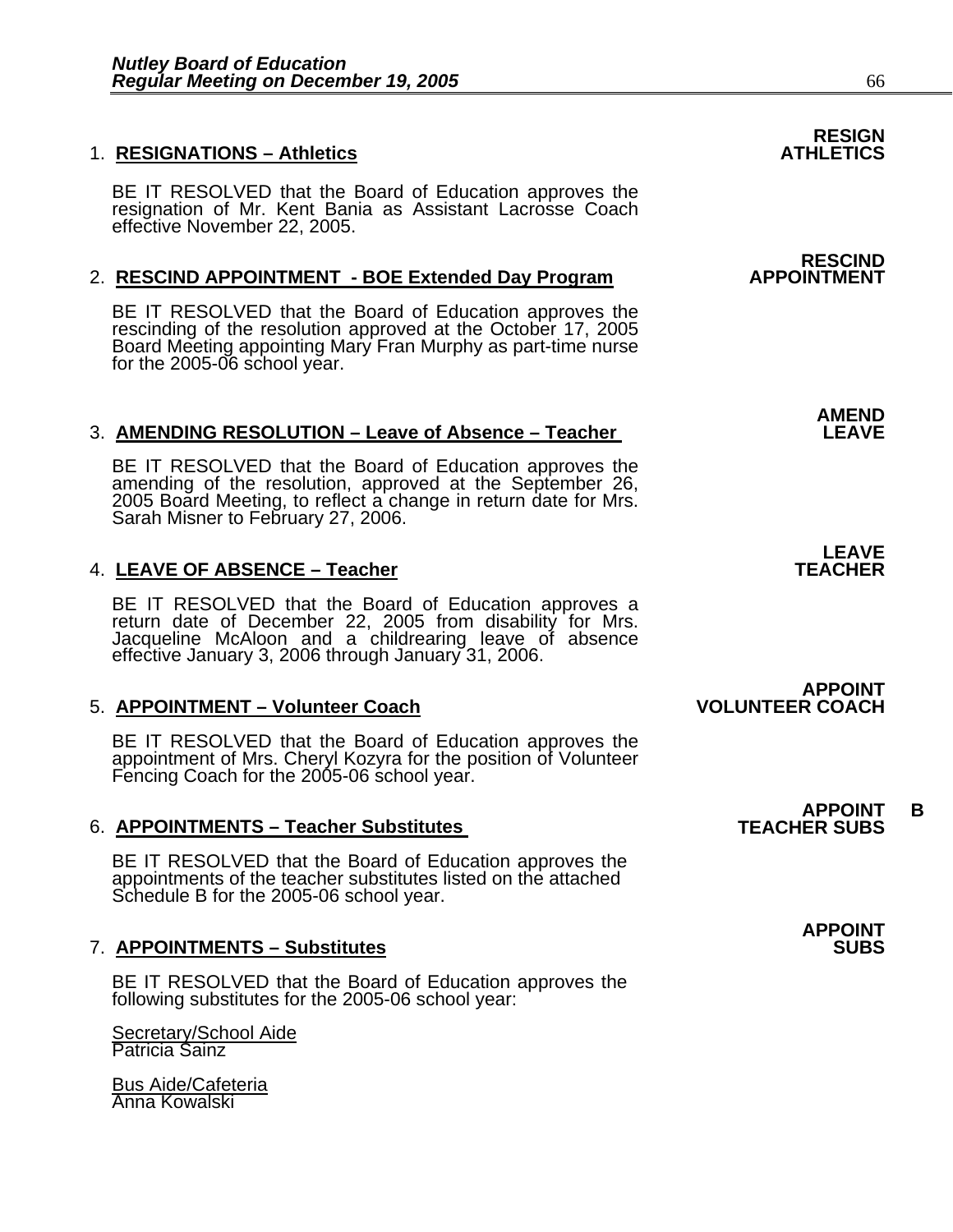#### 8. **EXTRA COMPENSATION COMP**

BE IT RESOLVED that the Board of Education approves the following personnel be paid extra compensation in the amounts indicated for services rendered:

#### **PAYMENT FOR HEALTH DYNAMICS CLASSES – Month of November, 2005**

Rose Cioffi 5250.00

#### **PAYMENT FOR CONDUCTING IN-SERVICE – INTRO-DUCTION TO DIFFERENTIATED INSTRUCTION - MANAGING THE DIFFERENTIATED CLASSROOM 10/5, 12, 19, 26 & 11/2/05**

Rebecca Olivo \$675.60

#### **PAYMENT FOR CONDUCTING EZ GRADE PRO WORKSHOP – 11/16/05**

John Schwarz  $$ 45.04$ 

#### **PAYMENT FOR RESIDENCY INVESTIGATIONS – September and October, 2005**

Kenneth Neri **\$125.00** 

#### **PAYMENT FOR FILMING BOE MEETINGS – November 7 and December 5, 2005**

| <b>Matthew McQuillen</b> | \$24.38 |
|--------------------------|---------|
| Michelle Wlosek          | 15.00   |

#### **CENTRAL DETENTION COVERAGE – November, 2005**

#### **High School**

| Lori Ferrara       | 18.77<br>\$ |
|--------------------|-------------|
| AnneMarie Kowalski | 168.93      |
| John Maiello       | 56.31       |
| Joseph Simko       | 18.77       |
| Lisa Vallo         | 112.62      |

#### **Franklin School**

| 37.54 |
|-------|
| 56.31 |
| 75.08 |
| 93.85 |
| 37.54 |
|       |

### **EXTRA**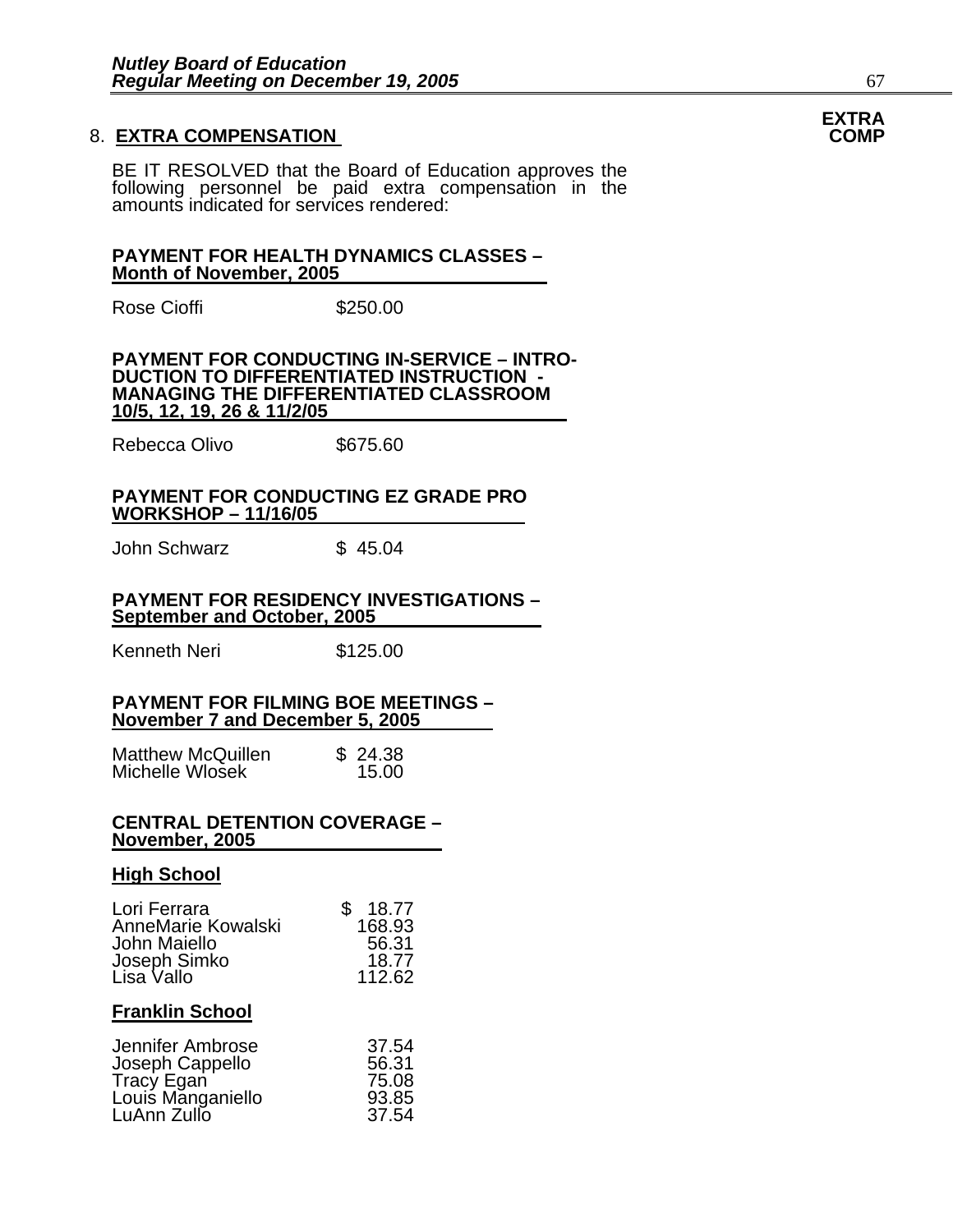#### **SATURDAY MORNING SUSPENSIONS – October, 2005**

#### **High School**

| \$156.90 |
|----------|
| 156.90   |
| 78.45    |
|          |

#### **Franklin School**

Jennifer Ambrose 156.90

#### 9. **LONGEVITY PAY**

BE IT RESOLVED that the Board of Education approves the following longevity payment:

Sally Magin -\$4,300(prorated)-Eff. Jan. 1, 2006 (25 years) Donna Ellis -\$1,400(prorated)-Eff. Jan. 1, 2006 (15 years)

#### 11. **APPROVAL OF STIPEND - No Child Left Behind Act (NCLB)**

BE IT RESOLVED that the Board of Education approves the payment of a stipend of \$1,000 to Mrs. Diane Giangeruso for additional duties required for compliance with the Schools In<br>Need of Improvement provisions of the No Child Left Behind Act.

#### 12. **APPROVAL OF STIPEND - Buildings and Grounds Personnel**

BE IT RESOLVED that the Board of Education approves the Black Seal License stipend of \$500, prorated, for Nicholas Moccio effective December 1, 2005 in accordance with the 2004-07 Buildings and Grounds Employees Salary Guide.

Trustee Reilly left the meeting at 9:50 PM.

Trustee Casale moved, and Trustee Alamo seconded, the following resolution : **APPROVE** 

#### 10. **APPROVAL OF SUPERINTENDENT'S GOALS FOR THE GOALS 2005-06 SCHOOL YEAR**

BE IT RESOLVED that the Nutley Board of Education approves the establishment of the following goals for the Superintendent for the 2005-06 school year:



**APPROVE** 

**LONGEVITY PAY**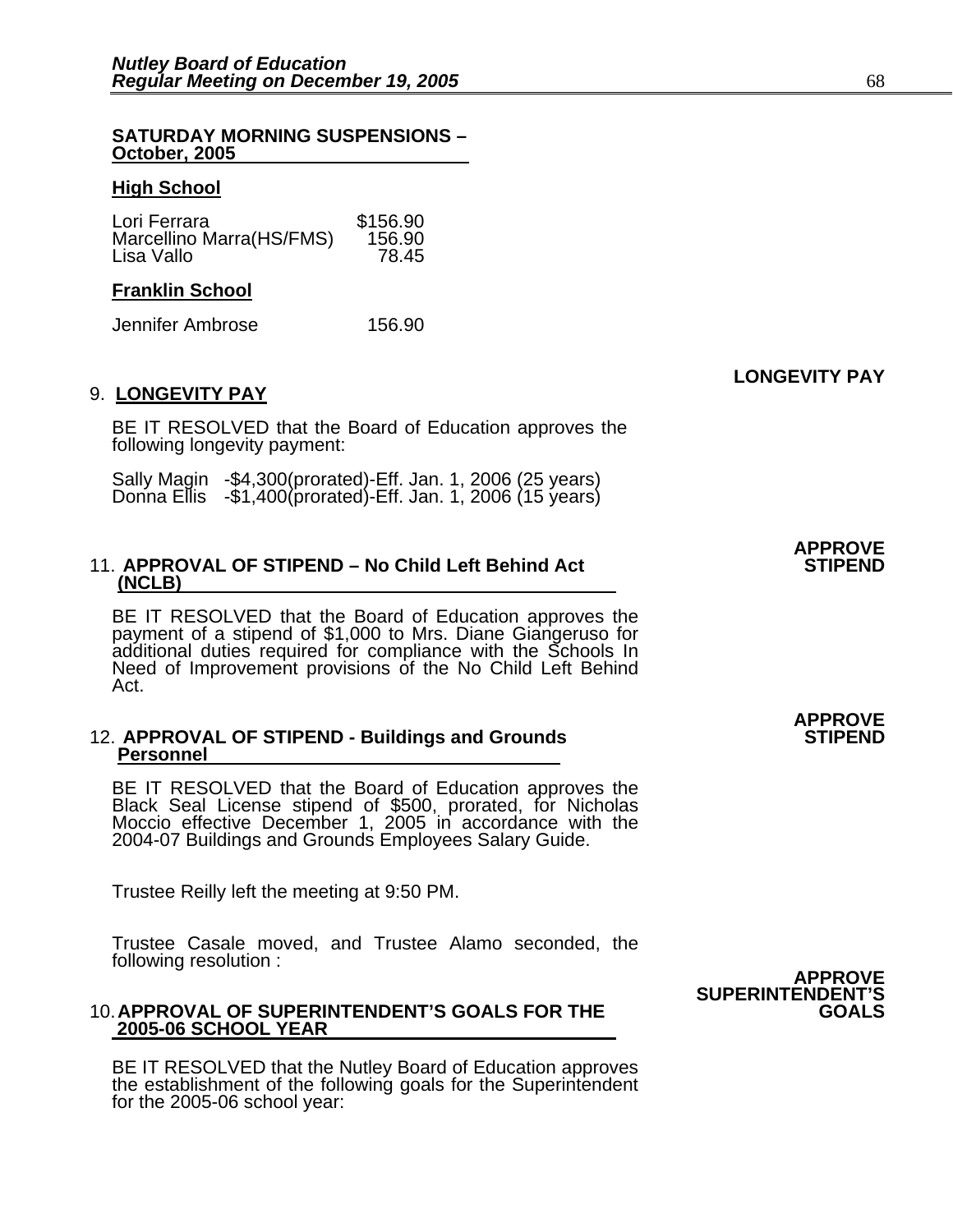1) Superintendent will establish himself as district leader

-Meet with town leaders -Be a presence in the educational community -Evaluate the district for strengths and weaknesses -Be visible in schools

- 2) All middle school students will meet or exceed the requirements of NCLB
- 3) a Complete successful construction project at Franklin Middle School b Address critical needs in facilities at elementary schools
- 4) Obtain alternative sources of funding -Make sure people in district apply for grants

Trustee Casale made a motion to amend Resolution 10 – Approval of Superintendent's Goals for the 2005-06 School Year, seconded by Trustee Alamo, to reflect the following change in Number Two:

2) The superintendent will take steps to assure all middle school students will meet or exceed the requirements of NCLB.

The motion to amend Resolution 10 – Approval of Superintendent's Goals for the 2005-06 School Year was unanimously approved by roll call vote.

Resolution 10, as amended and shown below was unanimously approved by roll call vote. **AMENDED** 

#### 10. **APPROVAL OF SUPERINTENDENT'S GOALS FOR THE GOALS 2005-06 SCHOOL YEAR**

BE IT RESOLVED that the Nutley Board of Education approves the establishment of the following goals for the Superintendent for the 2005-06 school year:

1) Superintendent will establish himself as district leader

-Meet with town leaders -Be a presence in the educational community -Evaluate the district for strengths and weaknesses -Be visible in schools

2) The superintendent will take steps to assure all middle school students will meet or exceed the requirements of NCLB.

**APPROVE SUPERINTENDENT'S**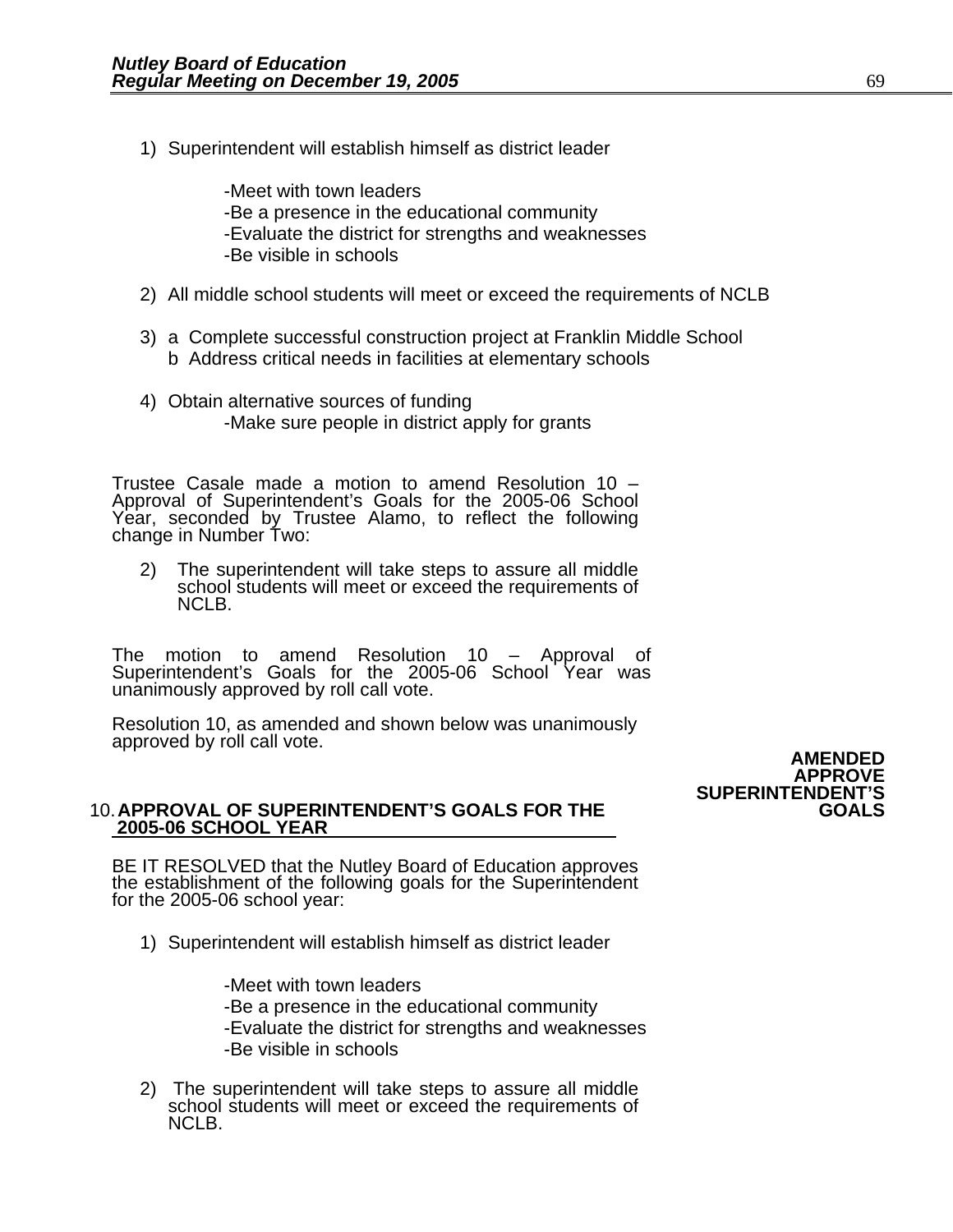- 3) a. Complete successful construction project at Franklin Middle School
	- b. Address critical needs in facilities at elementary schools
- 4) Obtain alternative sources of funding -Make sure people in district apply for grants

Trustee Reilly returned to the meeting at 9:53 PM.

#### 13. REAPPOINTMENTS - Cafeteria Personnel

Trustee Casale moved, and Trustee Moscaritola seconded, the following resolution. Upon being put to a roll call vote the resolution was approved.

BE IT RESOLVED that the Board of Education approves the reappointment of the cafeteria personnel listed on the attached Schedule C for the 2005-06 school year in accordance with the 2005-06 Cafeteria Salary Guide.

Trustee Reilly left the meeting at 9:56 PM.

#### 14. **APPOINTMENT - CUSTODIAN CUSTODIAN**

Trustee Restaino moved, and Trustee Olivo seconded, the following resolution. Upon being put to a roll call vote the resolution was approved.

BE IT RESOLVED that the Board of Education approves the<br>appointment of Michael Salvo as a custodian effective December 20, 2005 at the annual salary of \$28,500 (Group 2,<br>Step 3), prorated, plus a night stipend of \$2,000, prorated,<br>which is in accordance with the 2004-07 Custodial Salary<br>Guide. (Hired on a 90-Day Probationary Perio

### **BUSINESS ADMINISTRATOR/** *BUSINESS ADMINISTRATOR/* **BOARD SECRETARY'S RESOLUTIONS** RESOLUTIONS

Trustee Alamo moved, and Trustee Viola seconded, a motion that the Board approves the Business Administrator/Board Secretary's Resolutions numbers 1 through 12 as listed below.

The Business Administrator/Board Secretary's Resolutions 1 through 12 were unanimously approved by roll call vote.

**BA/BOARD** 

## **REAPPOINT<br>CAFETERIA PERSONNEL**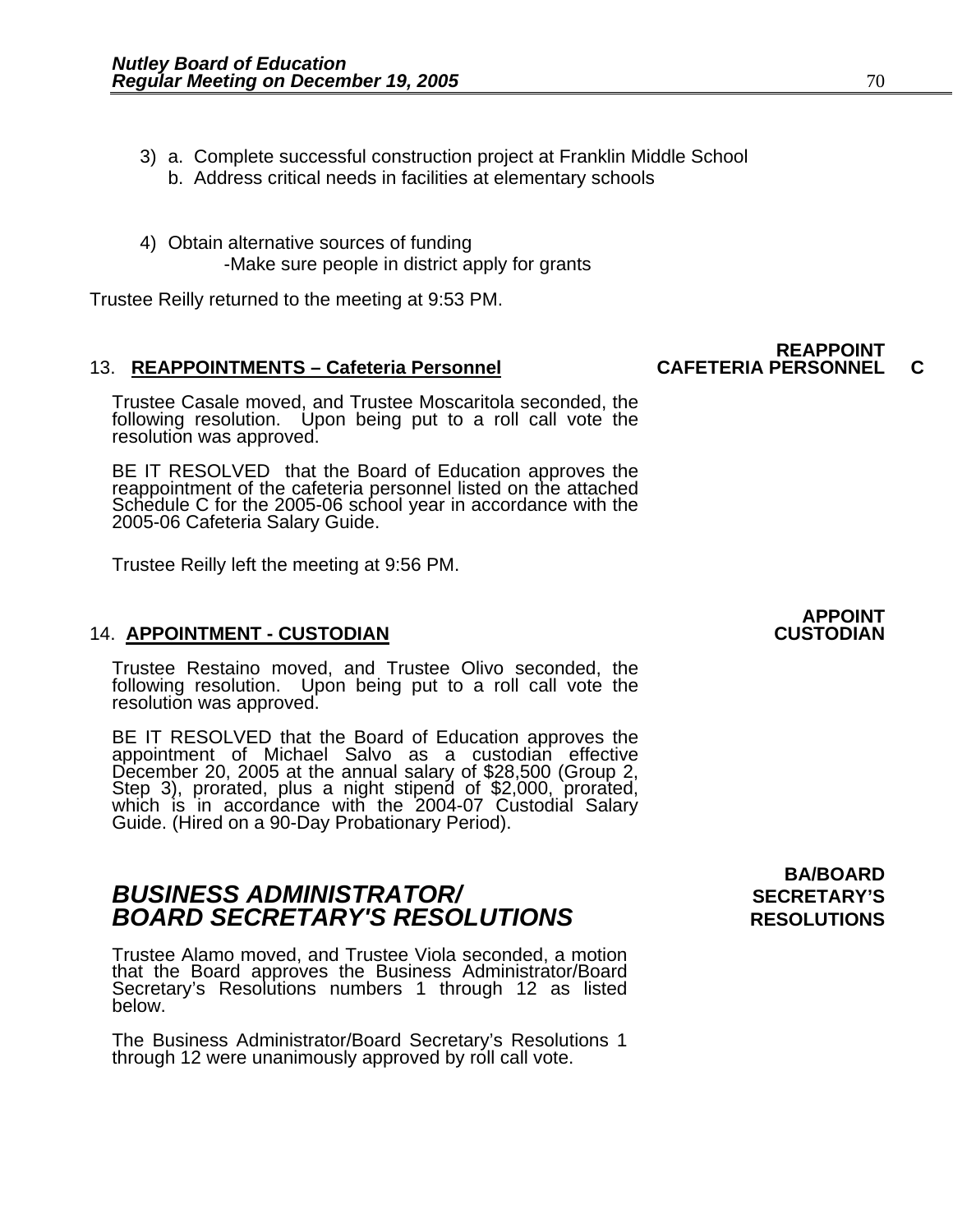#### 1. **SECRETARY & TREASURER'S REPORT REPORTS B**

BE IT RESOLVED that the Board of Education approves the<br>acknowledgement and acceptance of the reports of the Board<br>Secretary (Appendix A) and Treasurer of School Monies (Appendix B) for the period of November 30, 2005.

#### 2. **CERTIFICATION OF MAJOR ACCOUNT FUND STATUS**

BE IT RESOLVED that pursuant to NJAC 6A:23-2.11(c) 4, the<br>Nutley Board of Education certifies that as of November 30, 2005, after review of the Secretary's monthly financial report (Appropriations section) and upon consultation with the appropriate district officials, to the best of its knowledge no major account or fund has been over-expended in violation of NJAC 6A:23-2.11(b) and that sufficient fu meet the district's financial obligations for the remainder of the fiscal year. (Major funds are General Fund, Capital Projects and Debt Service.)

3. BILLS AND MANDATORY PAYMENTS<br>BE IT RESOLVED that the Board of Education approves the **PAYMENTS** payment of bills and mandatory payments dated December 19, 2005 in the total amount of \$4,565,346.57 (Appendix C).

### 4. **REQUESTS FOR USE OF SCHOOL BUILDINGS AND USE OF BUILDINGS D**

BE IT RESOLVED that the Board of Education approves the requests for the use of school buildings and grounds (Appendix D), that conform to the rules and regulations set by the Board of Education.

### 5. **TRANSFER SCHEDULE TRANSFER E SCHEDULE**

BE IT RESOLVED that the Board of Education approves, in compliance with NJAC 6A:23-2.11(c)3ii, and NJSA 18A:22-8-1, the transfers in the 2005-06 budget dated November 30, 2005 in the amount of \$14,595.36 as appended (Appendix E).<br>AMEND APPROVAL<br>AMEND APPROVAL OF SUBMISSION OF APPLICATION FOR **AMEND APPROVAL** 

#### **6. AMEND APPROVAL OF SUBMISSION OF APPLICATION FOR IDEA-BASIC CARRY-OVER FUNDS - FY 2005**

BE IT RESOLVED that the Board of Education approves the amending of Board Secretary's Resolution 10, approved at the November 21, 2005 Board Meeting, for the submission of an

**CERTIFICATION<br>MAJOR ACCOUNT FUND STATUS** 

**SECY. & TREAS.<br>REPORTS** 



### **GROUNDS AND GROUNDS**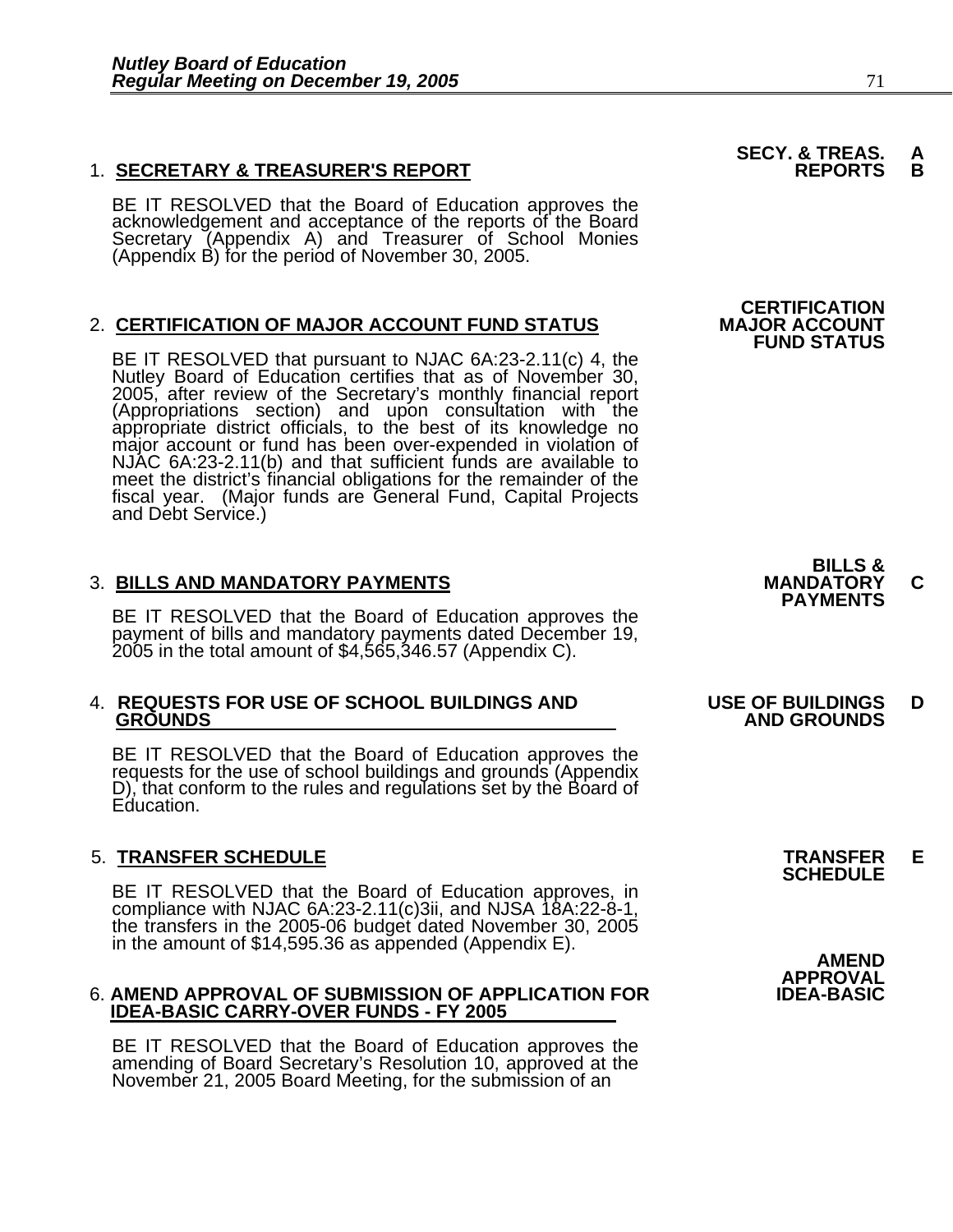application to carry-over funds from fiscal year 2005 for IDEA- Basic to reflect the following change:

| IDEA-B -              | \$9,686 |
|-----------------------|---------|
| <b>IDEA Preschool</b> | 187     |

\$9,873

**APPROVE SUBMISSION NCLB** 

### 7. **APPROVAL OF SUBMISSION OF APPLICATION FOR NCLB CARRY-0VER FUNDS – FY 2005**

BE IT RESOLVED that the Board of Education approves the<br>amending of Board Secretary's Resolution 11, approved at the<br>November 21, 2005 Board Meeting, for the submission of an application to carry-over funds from the fiscal year 2005 for<br>NCLB to reflect the following change:

| Title I<br>Title II A<br>Title II D<br>Title III<br><b>Title IV</b><br>Title V | \$<br>5,892<br>2,139<br>999<br>210<br>5,361<br>1.438 |
|--------------------------------------------------------------------------------|------------------------------------------------------|
| Total                                                                          | \$16,039                                             |

### 8. **ACCEPTANCE - Nutley Business People For The Advancement Of Technology in Education (NBATE) Grant**

BE IT RESOLVED that the Board of Education accepts \$3,554 for instructional grants for the 2004-05 school year from the Nutley Business People for the Advancement of Technology in Education (NBATE) (Appendix F).

#### 9. **DETAIL BUDGETS OF FEDERAL GRANTS**

BE IT RESOLVED that the Board of Education approves the detail budgets of the following federal grants:

NCLB Funding Year 2006 Grant Carl D. Perkins Vocational and Technical Education Grant Funding Year 2006 NCLB Funding Year 2005 Carry Over Grant IDEA Part B Basic FY 2005 Carry Over Grant IDEA Part B Pre-School Carry Over FY 2005

The detail budgets can be found in Appendix G. .

## **ACCEPT F<br>NBATE GRANT**

**DETAIL BUDGETS G FEDERAL GRANTS**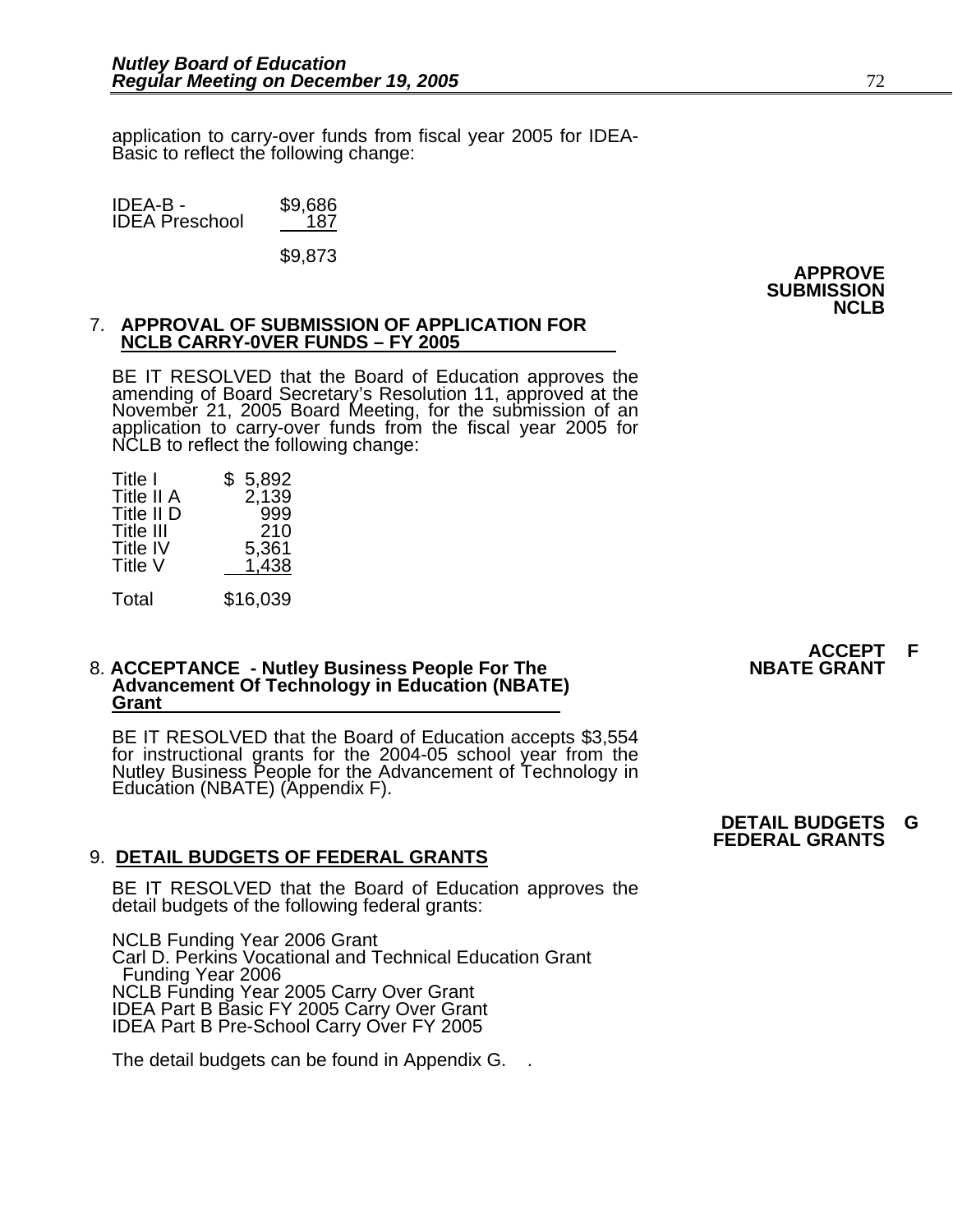#### 10. **BOARD POLICY- Second Reading**

BE IT RESOLVED that the Board of Education approves the following new Board Policy at this second reading.

| Policy #7422 School Integrated Pest |            |
|-------------------------------------|------------|
| Management Plan                     | Appendix H |

#### 11. **BOARD POLICY- First Reading**

BE IT RESOLVED that the Board of Education approves the following new Board Policy at this first reading.

| Policy #3125 Employment of Teaching | Appendix I |
|-------------------------------------|------------|
| Management Plan                     |            |
|                                     |            |

Policy #5330 Administration of Medication Appendix J

### 12. **APPROVAL OF CORRECTIVE ACTION PLAN – FISCAL AUDIT OF NO CHILD LEFT BEHIND TITLE I GRANT**

WHEREAS, a fiscal audit of the No Child Left Behind (NCLB)<br>Title I Grant for the period September 1, 2003 through August<br>31, 2004 was completed by the Department of Education,<br>Office of Compliance Investigation in April, 2

WHEREAS copies of the Findings and Recommendations of this audit have been made available to the public,

NOW THEREFORE BE IT RESOLVED that the Nutley Board of Education accepts the Findings and Recommendations of the fiscal audit of the NCLB Title I Grant for the period September 1, 2003 through August 31, 2004 which were read aloud and discussed at the public board meeting on December 19, 2005, and

BE IT FURTHER RESOLVED that the Board approves the<br>Corrective Action Plan as per Appendix K responding to the<br>recommendations of the Office of Compliance Investigation and that copies of the Corrective Action Plan be submitted to that office and to the County Superintendent of Schools.

# **BOARD POLICY I,J**

#### **APPROVE K CORRECT ACTION PLAN NCLB**

### **BOARD POLICY H**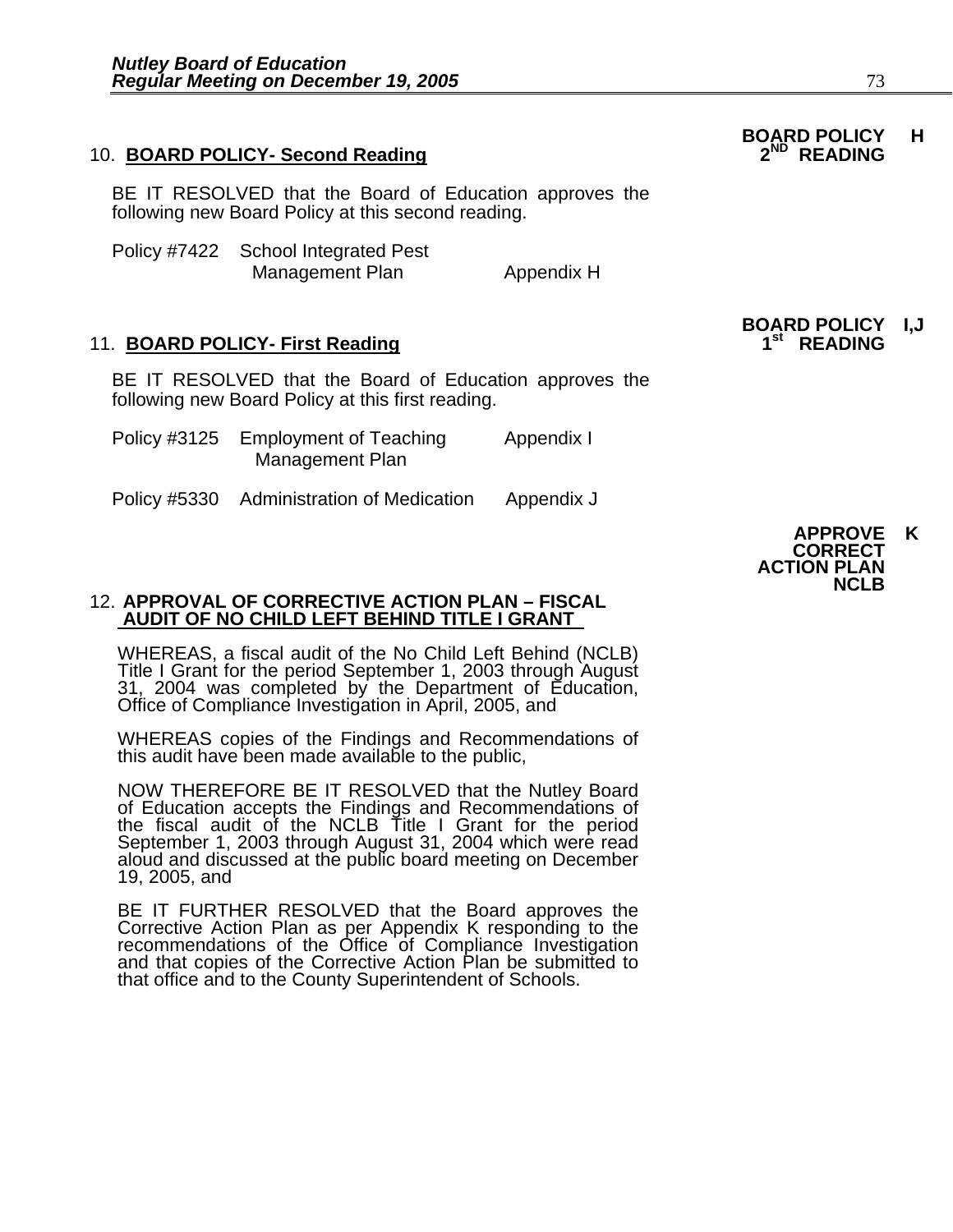#### 13. **AGREEMENT WITH CAFETERIA EMPLOYEES 2005-2008**

Trustee Olivo moved, and Trustee Viola seconded, the following resolution. Upon being put to a roll call vote the resolution was approved.

BE IT RESOLVED that the Board of Education accepts the recommendation of its Negotiations Committee and approves recommendation of its Negotiations Committee and approves<br>the Agreement Between the Nutley Board of Education and<br>Cafeteria Employees July 1, 2005 through June 30, 2008 encompassing the terms and conditions of employment and salaries for those employees.

#### 14. APPROVAL OF AGREEMENT FOR PROVISION OF  **PRESCRIPTION DRUG BENEFITS**

Trustee Del Tufo moved, and Trustee Olivo seconded, the following resolution. Upon being put to a roll call vote the resolution was approved.

BE IT RESOLVED by the Nutley Board of Education that the President and Board Secretary be and are hereby authorized to execute an agreement with Benecard Services, Inc. to provide<br>fully funded prescription drug management services for the<br>period January 1, 2006 through December 31, 2006 at the<br>monthly rate of \$39.60 per eligible employee,

#### **HEARING OF CITIZENS CITIZENS**

At this time, President Parisi opened this meeting to members of the attending public for comments and/or concerns on any school-related matters.

Resident Joan Rubino asked why in our policy it does not state that student teachers and volunteers have to be fingerprinted.

Superintendent Zarra stated that student teachers' records are checked through their colleges and volunteer coaches in the district have to go through the same procedures that a teacher would go through.

Resident James Cook commended the Board for bringing in the gentlemen for the benefits presentation and asked the Board to consider the alternate approach to the benefits.

**HEARING OF** 

**AGREEMENT PRESCRIPTION DRUG** 

#### **AGREEMENT CAFETERIA 2005-2008**